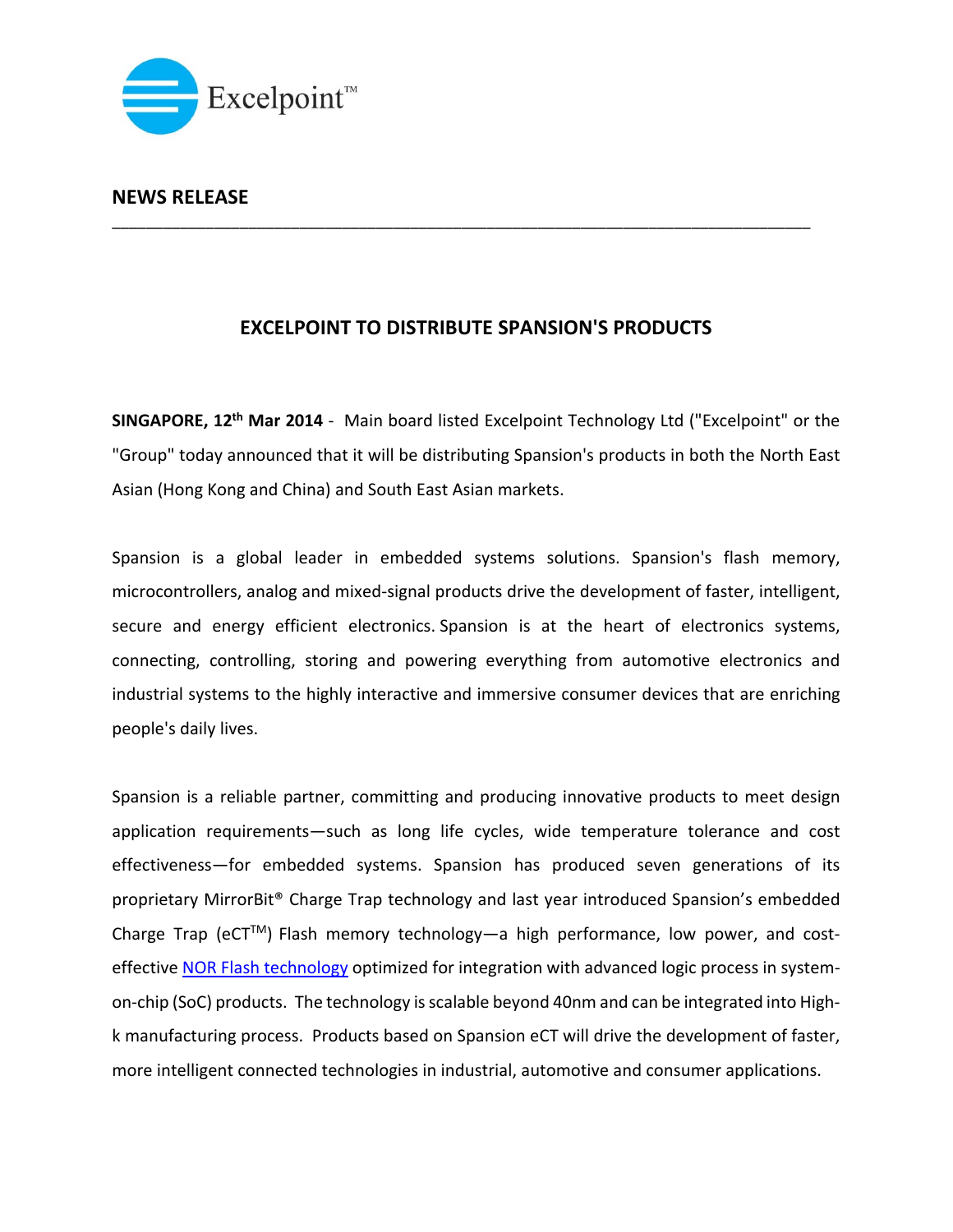Excelpoint is a leading total solutions provider of quality electronic components, engineering designs and supply chain services to original equipment suppliers, original design manufacturers and electronic manufacturing services providers in the electronics industry. The Group's designin capabilities are supported by its three R&D centers in Shanghai, Shenzhen and Singapore. Combining its capabilities and extensive market reach in this part of the world with Spansion's wide range of products selection, Excelpoint will be able to enhance its products and services offerings to its customers.

Commenting on the appointment of Excelpoint as a new Spansion distributor, Jon Fox, Channel Sales and Marketing Vice President from Spansion said: "Both Spansion and Excelpoint share the same core values. We value long-term relationships and we strive to offer the best services and support to our customers. Furthermore, Excelpoint's strong technical team and design-in capabilities will help bring added value to our customers."

"The high standards associated with Spansion's products will help customers improve the performance, reliability and durability of their products." said Mr Albert Phuay, Chairman and Group CEO of Excelpoint." Our partnership with Spansion today will bring us closer to our aim to make Excelpoint a one‐stop solution provider to our customers."

## **About Excelpoint Technology Ltd (Registration No. 200103280C)**

Established in 1987, Excelpoint Technology Ltd is a total solutions provider of quality electronics components, engineering designs and supply chain servicesto original equipment manufacturers ("OEM"), original design manufacturers ("ODM") and electronics manufacturing services providers ("EMS") in the electronics industry.

Excelpoint has been working closely with its principals and customers to identify new trends and technologies, and to create and test new technical features that will complement their customers' products. The Group has three research and development ("R&D") centres supported by a team of dedicated R&D professionals to create innovative solutions that will help customers go to market quickly and efficiently. The total solutions and reference designs created by